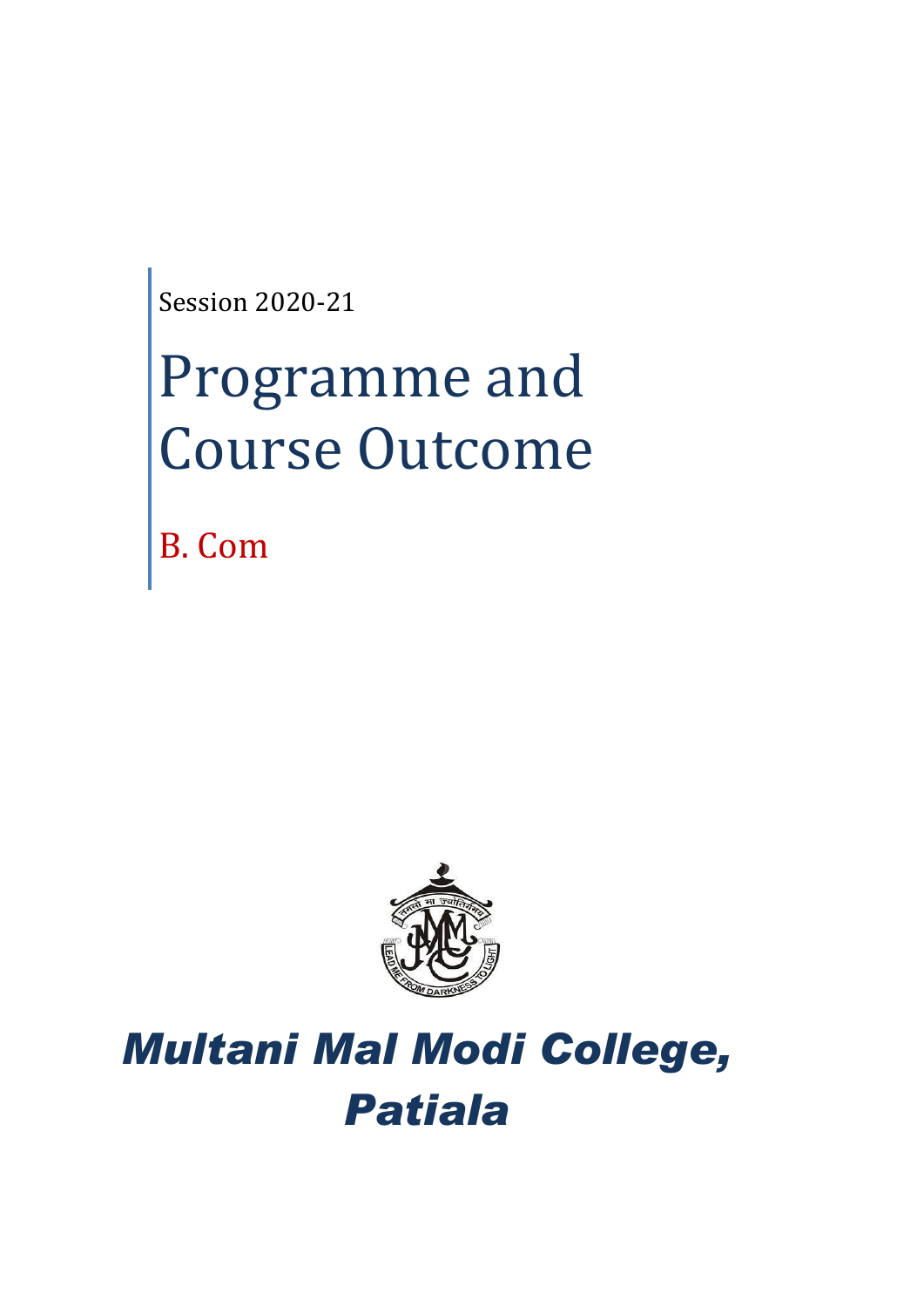# **Program Outcomes (POs)**

**PO1-** After completing three years of B.com, students will have a deep insight of fundamentals of commerce and other related disciplines like statistic, taxation, law, economics and finance.

**PO2-** The curriculum offers a numbers of courses to equip the students to face modern day challenges in field of business and profession.

**PO3**- The learners will acquire skills like communication, decision making and leadership qualities in solving day to day business affairs.

**PO4-** Students will have a comprehensive understanding of accounting skills, which can further be applied in their future careers and higher education.

**PO5-** The learners will involve in various practical work as tax consultant, audit assistant and other financial supporting services.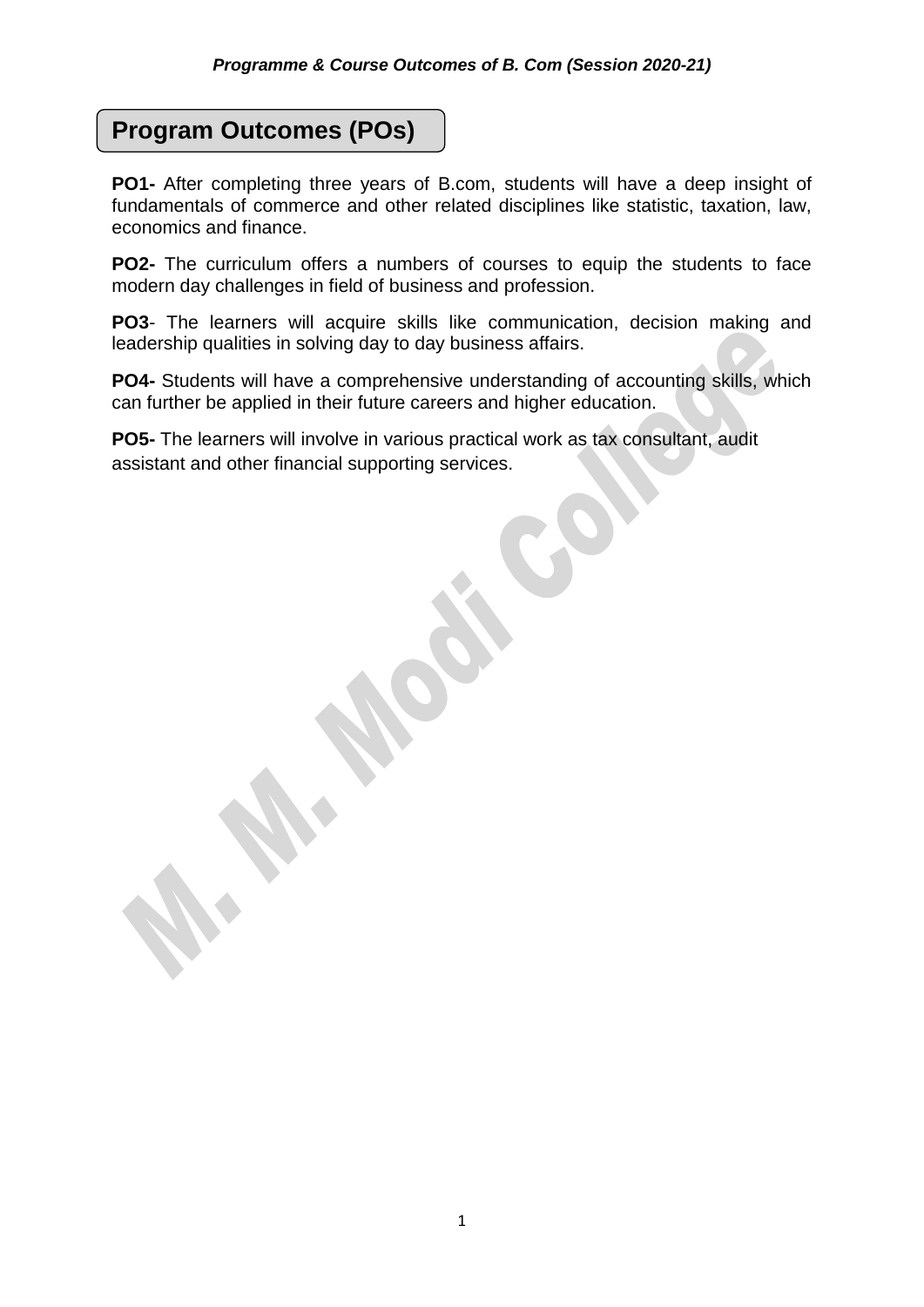# **Course Outcomes (COs)**

#### **B. Com - I**

#### **Semester-1st**

| Code          | <b>Course</b>                            |  |
|---------------|------------------------------------------|--|
| <b>BC 101</b> | Punjabi                                  |  |
| <b>BC 102</b> | <b>Communication Skills</b>              |  |
| <b>BC 103</b> | <b>Financial Accounting-I</b>            |  |
| <b>BC 104</b> | <b>Business Law-I</b>                    |  |
| <b>BC 105</b> | <b>Computer Applications in Business</b> |  |
| <b>BC 106</b> | Principles of Economics-1                |  |

#### Semester-2<sup>nd</sup>

| Code          | <b>Course</b>                  |
|---------------|--------------------------------|
| <b>BC 201</b> | Punjabi                        |
| <b>BC 202</b> | <b>Communication Skills</b>    |
| <b>BC 203</b> | <b>Financial Accounting-II</b> |
| <b>BC 204</b> | <b>Business Law-II</b>         |
| <b>BC 205</b> | <b>Business Mathematics</b>    |
| <b>BC 206</b> | Principles of Economics-II     |

#### **BC 101 Punjabi**

CO1: ਸਾਹਿਤਕ ਰਚਨਾਵਾਂ ਦੇ ਮਾਧਿਅਮ ਨਾਲ ਵਿਦਿਆਰਥੀਆਂ ਅੰਦਰ ਸਾਹਿਤਕ ਰਚੀਆਂ ਦਾ ਵਿਕਾਸ ਹੋਵੇਗਾ

**CO2:** ਭਾਸ਼ਾ ਦੀ ਹਸਿਾਾਂਤਕ ਜਾਣਕਾਰੀ ਨਾਲ ਹਵਹਦਆਰਥੀ ਦੀ ਭਾਸ਼ਾਈ ਸਮਰੱਥਾ ਹਵਚ ਵਾਿਾ

CO3: ਸਮਾਜਿਕ ਵਾਤਾਵਰਣ ਤੇ ਸਭਿਆਚਾਰਕ ਵਿਸ਼ਿਆਂ ਸਬੰਧੀ ਗਿਆਨ ਦੀ ਪ੍ਰਾਪਤੀ

CO4: ਆਲੋਚਨਾਤਮਕ ਤੇ ਸਿਰਜਣਾਤਮਕ ਸੋਚ/ਪਹੁੰਚ ਦਾ ਵਿਕਾਸ

**CO5:** ਮਨੁੱਖੀ ਿੋਂਦ ਦੇਸੰਕਟਾਾਂ ਦੀ ਹਨਸ਼ਾਨਦੇਿੀ ਅਤੇਉਿਨਾਾਂ ਦਾ ਯੋਗ ਿੱਲ ਲੱਭਣ ਦੇਸਮਰੱਥ ਿੋਣਾ

CO6: ਵਿਦਿਆਰਥੀ ਆਪਣੇ ਵਿਚਾਰਾਂ ਨੂੰ ਲਿਖਿਤ ਅਤੇ ਮੌਖਿਕ ਰੂਪ ਵਿਚ ਵਿਅਕਤ ਕਰਨ ਦਾ ਹੁਨਰ

CO7: ਪੰਜਾਬੀ ਭਾਸ਼ਾ ਦੀ ਵਿਆਕਰਨਕ ਮੁਹਾਰਤ ਨਾਲ ਕਿਸੇ ਵੀ ਹੋਰ ਭਾਸ਼ਾ ਨੂੰ ਆਸਾਨੀ ਨਾਲ ਗ੍ਰਹਿਣ/ਸਮਝਣ ਦੀ ਯੋਗਤਾ

#### **BC 102 & 202 Communication Skills**

**After completion of this course the student will be able to:**

**CO1:** understand cultural diversity and values of life.

**CO2:** become well versed in effective business communication.

**CO3:** develop clear and lucid writing skills

**CO4:** approach ideas with a creative bent of mind.

**CO5:** draft business correspondence effectively with great brevity and clarity.

**CO6:** relate with the nuances of business strategies and organisation with familiarity.

**CO7:** enhance their employability by developing effective verbal communication skills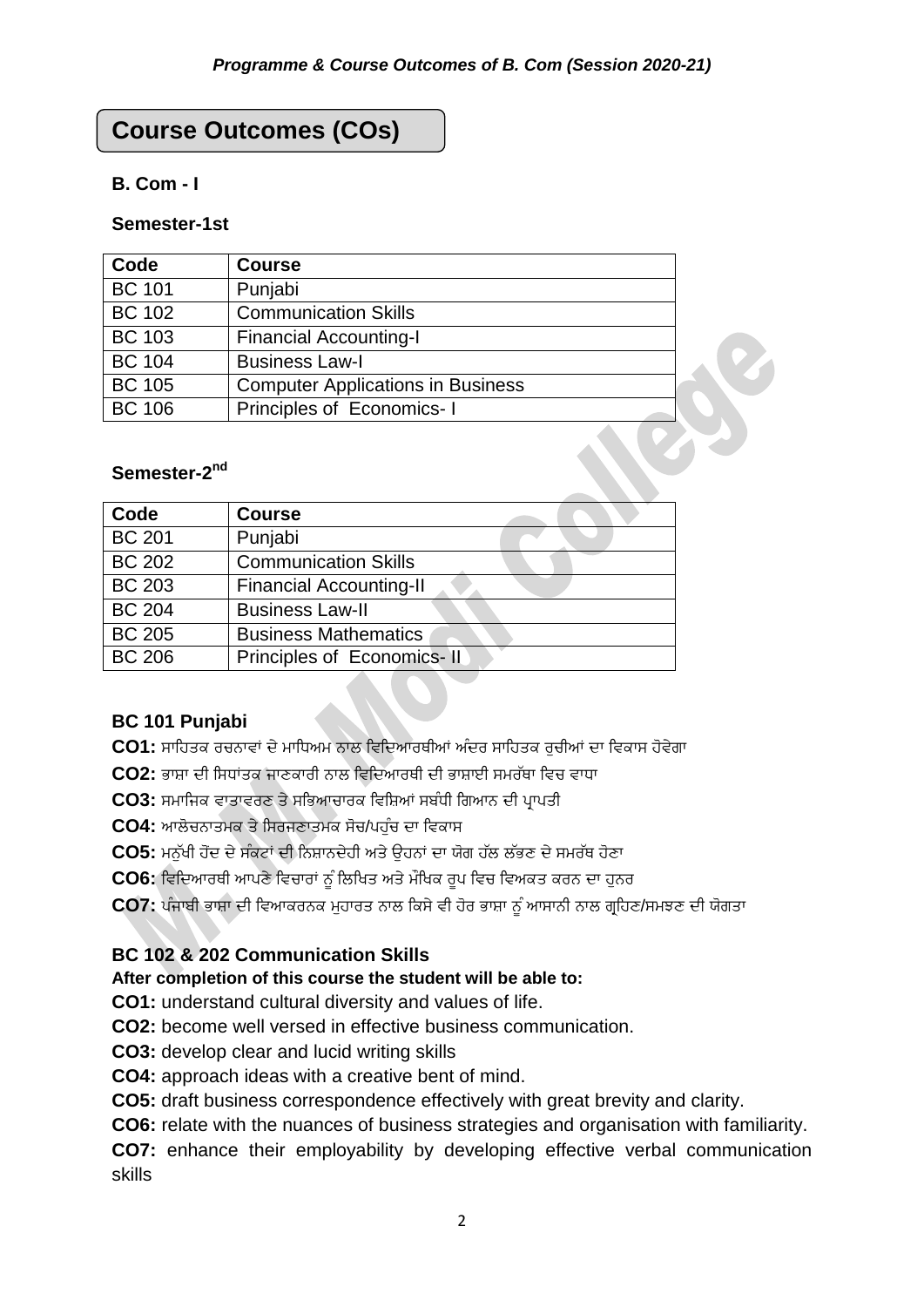#### **BC 103 & 203 FINANCIAL ACCOUNTING-I& 11**

#### **After completion of this course the student will be able to:**

**CO1**: Acquire conceptual knowledge of basics of accounting, prepare ledger accounts and do journal entries accordingly.

**CO2**: Equip with the knowledge of accounting process and prepare financial statements in accordance with appropriate standards.

**CO3**: Prepare Bank Reconciliation Statement from incomplete statements of Cash book and Pass Book.

**CO4**: Understand Partnership accounts for admission, retirement, death of partner and dissolution of Partnership Firm.

**CO5**: Understand the meaning of Hire- Purchase, Branch, Department and Consignment and also the preparation of the related accounts.

**CO6**: Apply previously acquired accounting and computer skills by using software Tally.ERP.9.0

#### **BC 104 & 204 BUSINESS LAW-I & II**

#### **After completing this course the students will be able to:**

**CO1:** Appreciate the relevance of Law of Contract Act for an individual as well as for business houses along with the significance of forming, performing and discharging written and verbal contracts and agreements.

**C02:** Acquire knowledge about entering into special contracts like indemnity, guarantee, bailment, pledge and agency including the remedies available to the parties for the breach of contracts.

**CO3:** Hold grip on basics of Sales of Goods Act including conditions, warranties, sale by auction and hire purchase agreements and Partnership Act that consists of nature, types, registration process, rights, duties, authorities and dissolution defined under the act.

**C04:** Gain knowledge about the contents like features, agreements and incorporation by registration covered under The Limited liability Partnership Act.

**CO5:** Understand the significance of negotiable instruments like promissory note, bill of exchange and cheques in the day to day life and business under Negotiable Instrument Act.

**C06:** Understand the legal framework under the Consumer Protection Act and the procedure to seek justice under grievance redressal machinery and get deep insight into the Patent Act

**C07:** Acquire knowledge about the provisions of Factories Act regarding health, safety and welfare of workers with additional provisions regarding employment of women, young person and Children.

**C08:** Comprehend the purpose behind establishment of Right to Information Act and IT Act that describes objectives, penalties, powers, functions and the role of State, central and information commissions to handle appeals and grievances.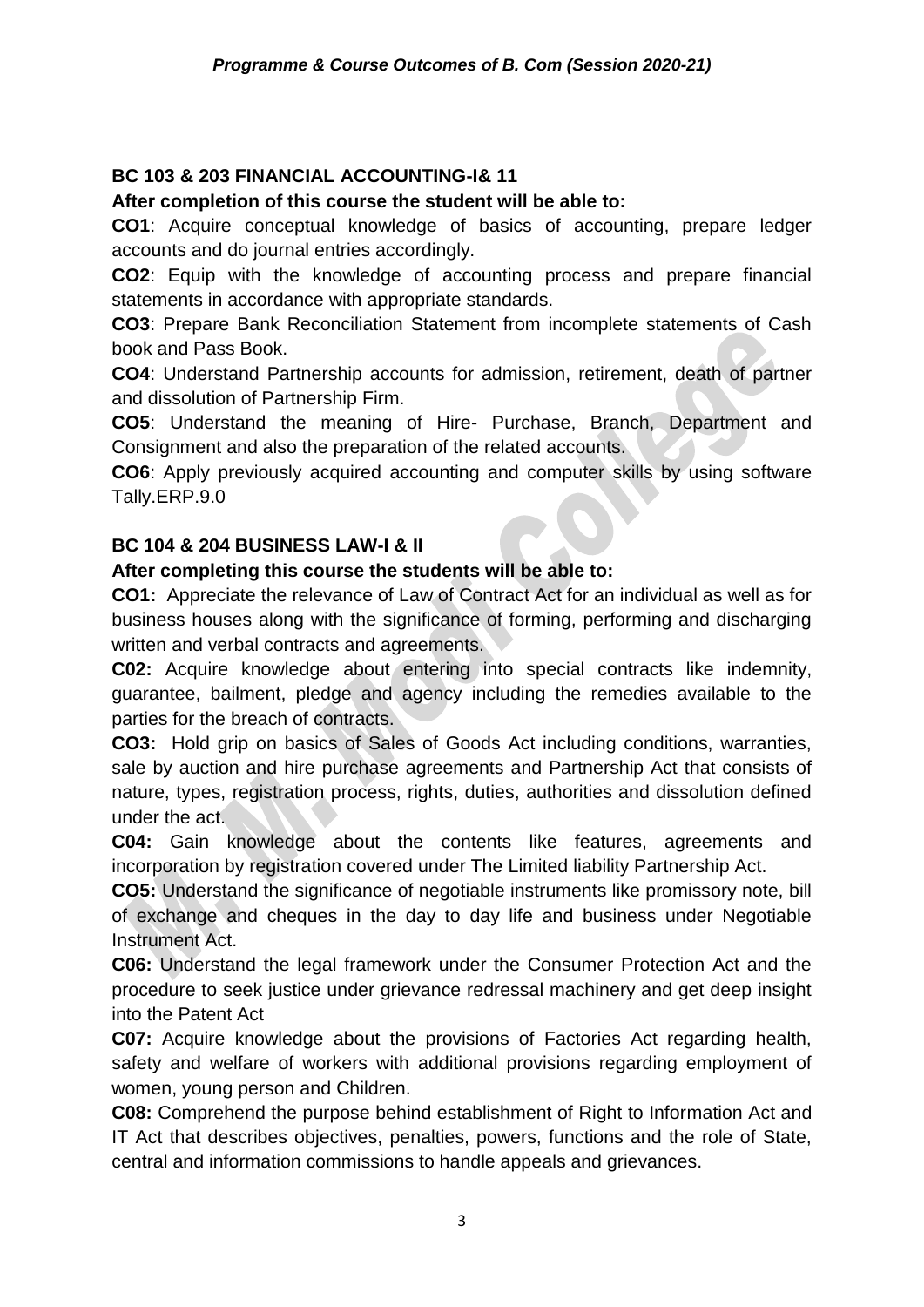#### **BC 105 COMPUTER APPLICATION FOR BUSINESS**

#### **After Completion of this Course the student will be able to:**

**CO1:** Understand the Practical aspects of MS-Windows 7

**CO2:** Learn the MS-Office 2007 including Ms-Word, Ms-PowerPoint, Ms-Excel and their utility in writing document, creating spreadsheet, preparation PowerPoint presentation

**CO3:** Learn working of computer system & its parts

**CO4:** Learn Number system and technique to represent computer system architecture, every value that you are saving and getting into/from computer memory

#### **BC 106 & 206 PRINCIPLES OF ECONOMICS I & II**

#### **After completion of this course the student will be able to:**

**CO1**: Understand theories and principles in microeconomics including demand theory, elasticity of demand and consumer equilibrium with utility and indifference curve analysis.

**CO2:** Analyse the relationship between inputs used in production and the resulting output and cost, integrate the concepts of price and output decisions of firms and industry under various market structure.

**CO3:** Understand theories and principles in macroeconomics including national income, models of employment and output determination, consumption function and investment multiplier.

**CO4:** Assess business fluctuations, expansions and recessions, long term macroeconomic growth trends and concept of Inflation.

**CO5:** Apply these principles to analyze economic issues.

**CO6:** Communicate effectively using written and oral arguments about specific economic issues.

#### **BC 201 Punjabi**

CO1: ਵਿਆਕਰਨਕ ਪੱਧਰ ਉੱਤੇ ਪੰਜਾਬੀ ਭਾਸ਼ਾ ਨੂੰ ਸ਼ੁੱਧ ਰੂਪ ਵਿਚ ਉਚਾਰਨ, ਲਿਖਣ ਅਤੇ ਪੜ੍ਹਨ ਦਾ ਹਨਰ

CO2: ਪੰਜਾਬੀ ਭਾਸ਼ਾ ਦੇ ਸ਼ਬਦ ਨਿਰਮਾਣ ਪ੍ਰਬੰਧ ਦਾ ਗਿਆਨ

**CO3:** ਵੱਖ ਵੱਖ ਉਪਭਾਸ਼ਾਵਾਂ ਦੀ ਵੱਖਰਤਾ ਰਾਹੀਂ ਪੰਜਾਬ ਦੀ ਭਾਸ਼ਾਈ ਭਿੰਨਤਾ ਤੇ ਵਿਸ਼ਾਲਤਾ ਦਾ ਗਿਆਨ

CO4: ਵਿਭਿੰਨ ਸਮਾਜਿਕ, ਰਾਜਨੀਤਕ, ਧਾਰਮਿਕ ਮੱਦਿਆਂ ਸਬੰਧੀ ਵਿਚਾਰਾਂ ਦੇ ਨਿਰਮਾਣ ਦੀ ਸਮਰੱਥਾ ਵਿਚ ਵਾਧਾ

**CO5:** ਮੁਕਾਬਲੇਦੀਆਾਂ ਪ੍ਰੀਹਖਆਵਾਾਂ ਹਵਚ ਸਿਾਇਕ

**CO6:** ਸਮਾਹਜਕ ਹਰਸ਼ਹਤਆਾਂ ਹਵਚ ਭਾਵਾਾਂ ਦੀ ਸਰਲ ਪ੍ੇਸ਼ਕਾਰੀ ਹਨਜੀ ਹਚੱਠੀ-ਪ੍ੱਤਰ ਰਾਿੀਂ ਕਰਨ ਦੀ ਯੋਗਤਾ

**CO7:** ਵਪ੍ਾਰਕ ਪ੍ੱਤਰ ਹਵਿਾਰ ਰਾਿੀਂ ਵਪ੍ਾਰਕ ਪ੍ੱਿਰ 'ਤੇਸੰਚਾਰ ਸਮਰੱਥਾ ਦਾ ਹਵਕਾਸ

CO8 ਭਾਸ਼ਾ ਦੇ ਵਿਭਿੰਨ ਰਪਾਂ ਨੂੰ ਸਮਝ ਕੇ ਸਮਾਜ ਵਿੱਚ ਪ੍ਰਭਾਵਸ਼ਾਲੀ ਰਪ ਵਿੱਚ ਵਿਚਰਨ ਦੀ ਯੋਗਤਾ

**CO9:** ਭਾਸ਼ਾ ਦੀ ਸਮਰੱਥਾ ਪ੍ਛਾਣ ਕੇਅੰਦਰਲੀ ਯੋਗਤਾ ਦਾ ਸਿੀ ਪ੍ਰਯੋਗ ਕਰਨਾ

CO10: ਸਾਹਿਤਕ ਰਚਨਾਵਾਂ ਦੇ ਮਾਧਿਅਮ ਨਾਲ ਵਿਦਿਆਰਥੀਆਂ ਅੰਦਰ ਸਾਹਿਤਕ ਰਚੀਆਂ ਦਾ ਵਿਕਾਸ ਹੋਵੇਗਾ

#### **BC 205 Business Mathematics**

**CO1:** To analyse and demonstrate mathematical skills which is required in mathematical intensive areas in economics and business.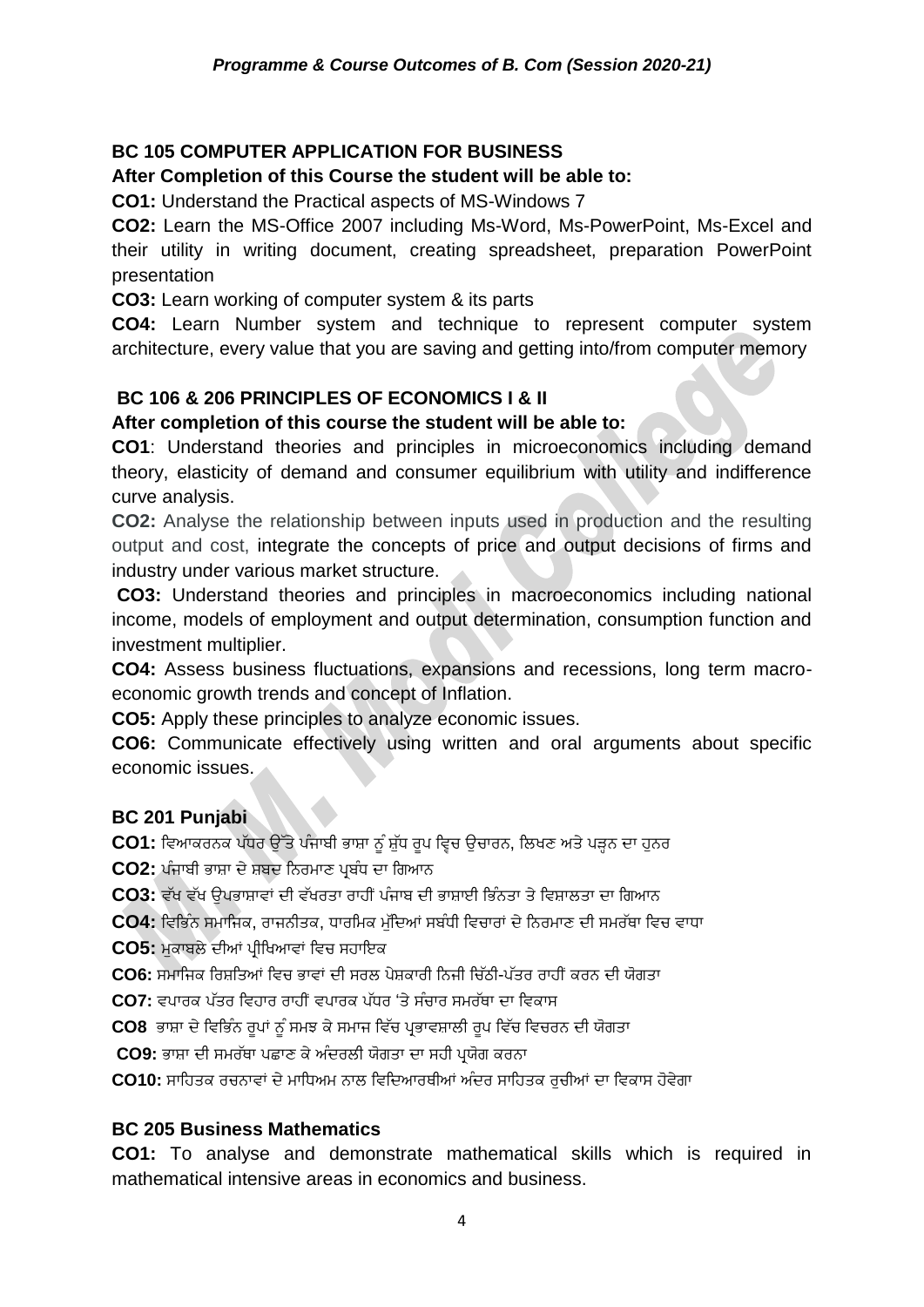#### *Programme & Course Outcomes of B. Com (Session 2020-21)*

**CO2:** Learn about mathematical applications in commerce, finance, economics etc.

**CO3:** Apply the knowledge in mathematic in solving business problems.

**CO4:** Use simple and compound interest to do business calculations such as value of money, present value and future value and will be able to differentiate which math method should be used for different problems.

**CO5:** Use differential calculus to solve problems of finding maximum profits and minimum cost

5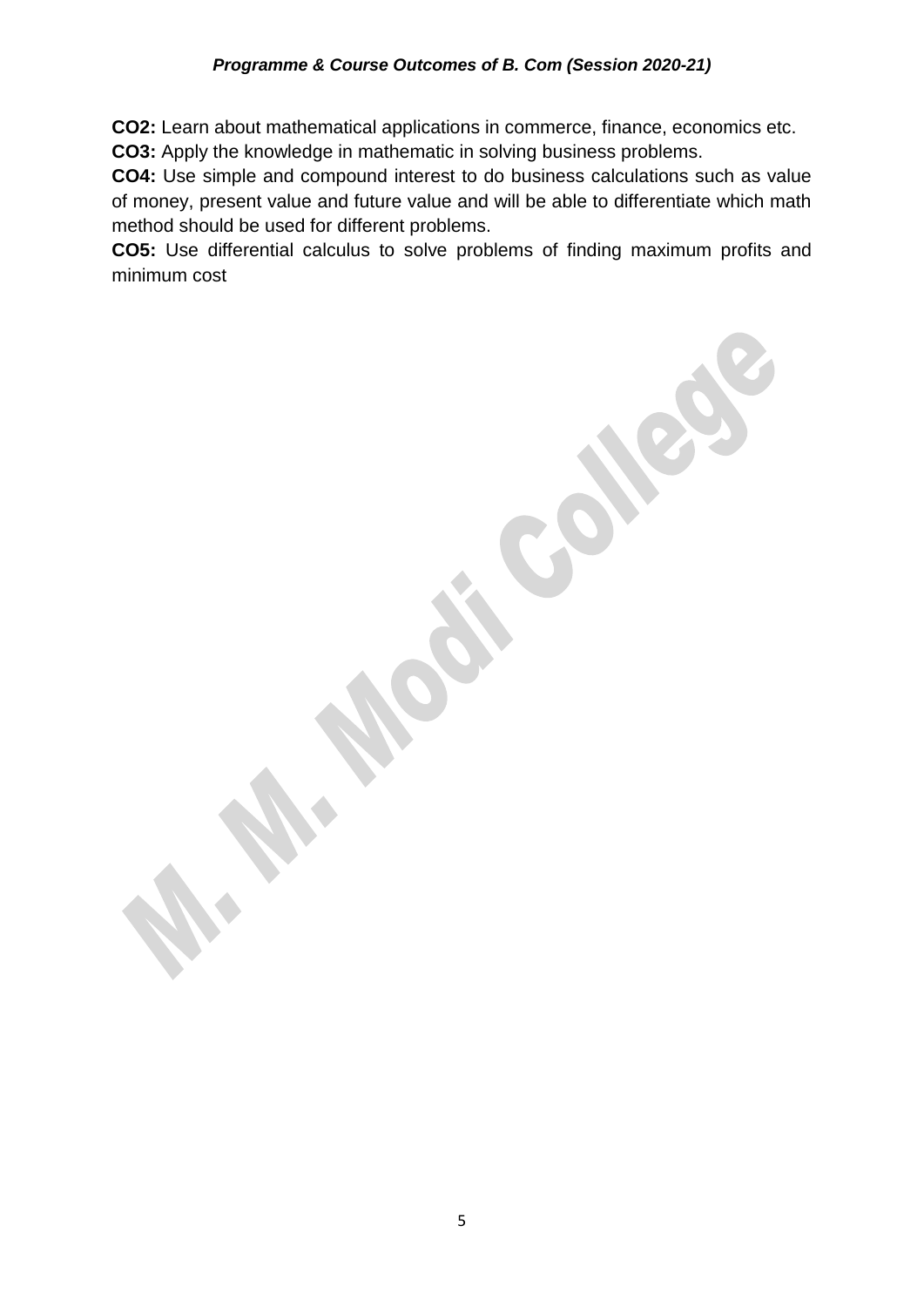# **Course Outcomes (COs)**

#### **B. Com - II**

#### **Semester-3rd**

| Code          | <b>Course</b>                            |  |
|---------------|------------------------------------------|--|
| <b>BC 301</b> | Punjabi                                  |  |
| <b>BC 302</b> | <b>Communication Skills</b>              |  |
| <b>BC 303</b> | <b>Principles of Business Management</b> |  |
| <b>BC 304</b> | Corporate Accounting - I                 |  |
| <b>BC 305</b> | Income Tax - I                           |  |
| <b>BC 306</b> | <b>Business Statistics</b>               |  |

#### **Semester-4 th**

| Code          | <b>Course</b>               |
|---------------|-----------------------------|
| <b>BC 401</b> | Punjabi                     |
| <b>BC 402</b> | <b>Communication Skills</b> |
| <b>BC 403</b> | Company Law                 |
| <b>BC 404</b> | Corporate Accounting - I    |
| <b>BC 405</b> | Income Tax - I              |
| <b>BC 406</b> | <b>Operation Research</b>   |
|               |                             |

#### **BC 301 Punjabi**

**CO1:** ਹਵਹਦਆਰਥੀਆਾਂ ਨ ੰਗੌਰਵਮਈ ਇਹਤਿਾਸ ਦਾ ਹਗਆਨ ਿੋਵੇਗਾ

CO2: ਸਾਹਿਤਕ ਰਪਾਕਾਰ ਨਾਵਲ ਰਾਹੀਂ ਜ਼ਿੰਦਗੀ ਦੀ ਵਿਸ਼ਾਲਤਾ ਨੂੰ ਸਮਝਣ ਦੀ ਯੋਗਤਾ ਦਾ ਵਿਕਾਸ

CO3: ਵਾਕ ਬਣਤਰ ਦੇ ਗਿਆਨ ਰਾਹੀਂ ਵਿਦਿਆਰਥੀ ਆਪਣੇ ਭਾਵਾਂ ਦਾ ਸੰਚਾਰ ਸੁਚੱਜੇ ਢੰਗ ਨਾਲ ਕਰ ਸਕਣਗੇ

CO4: ਵਪਾਰਕ ਅਦਾਰਿਆਂ ਵਿਚ ਦਫ਼ਤਰੀ ਕੰਮਕਾਜ ਵਿਚ ਵਰਤੀ ਜਾਂਦੀ ਰਾਜ ਭਾਸ਼ਾ ਪੰਜਾਬੀ ਦੀ ਤਕਨੀਕੀ ਜਾਣਕਾਰੀ ਰਾਹੀਂ ਰੁਜ਼ਗਾਰ ਸੰਭਾਵਨਾਵਾਂ ਵਿਚ ਵਾਧਾ

CO5: ਸਾਹਿਤਕ ਰਪਾਂ ਦੀ ਸਿਧਾਂਤਕ ਸਮਝ ਦੇ ਨਾਲ ਉਹ ਵੱਖ ਵੱਖ ਸਾਹਿਤ ਰਪਾਂ ਵਿਚ ਸਾਹਿਤ ਰਚਣ ਦੇ ਯੋਗ ਹੋਣਗੇ

CO6: ਸਾਹਿਤਕਾਰ ਦੇ ਜੀਵਨ ਸਫ਼ਰ ਦਾ ਗਿਆਨ ਵਿਦਿਆਰਥੀਆਂ ਨੂੰ ਰਚਨਾਕਾਰ ਦੇ ਸਾਹਿਤਕ ਦ੍ਰਿਸ਼ਟੀਕੋਣ ਨੂੰ ਸਮਝਣ ਵਿਚ ਸਹਾਈ ਹੋਵੇਗਾ

#### **BC 302 & 402 Communication Skills**

**CO1:** develop overall linguistic competence and communication skills.

**CO2:** understand and be aware of cultural diversities and problems of the world.

**CO3:** make abstracts and summaries of business proposals.

**CO4:** communicate in an ethical manner.

**CO5:** demonstrate effective verbal and non-verbal skills through presentations.

**CO6:** Participate in brainstorming sessions in a business organisation.

**CO7:** gain proficiency in soft skills required for national and global placements.

#### **BC 303 PRINCIPLES OF BUSINESS MANAGEMENT**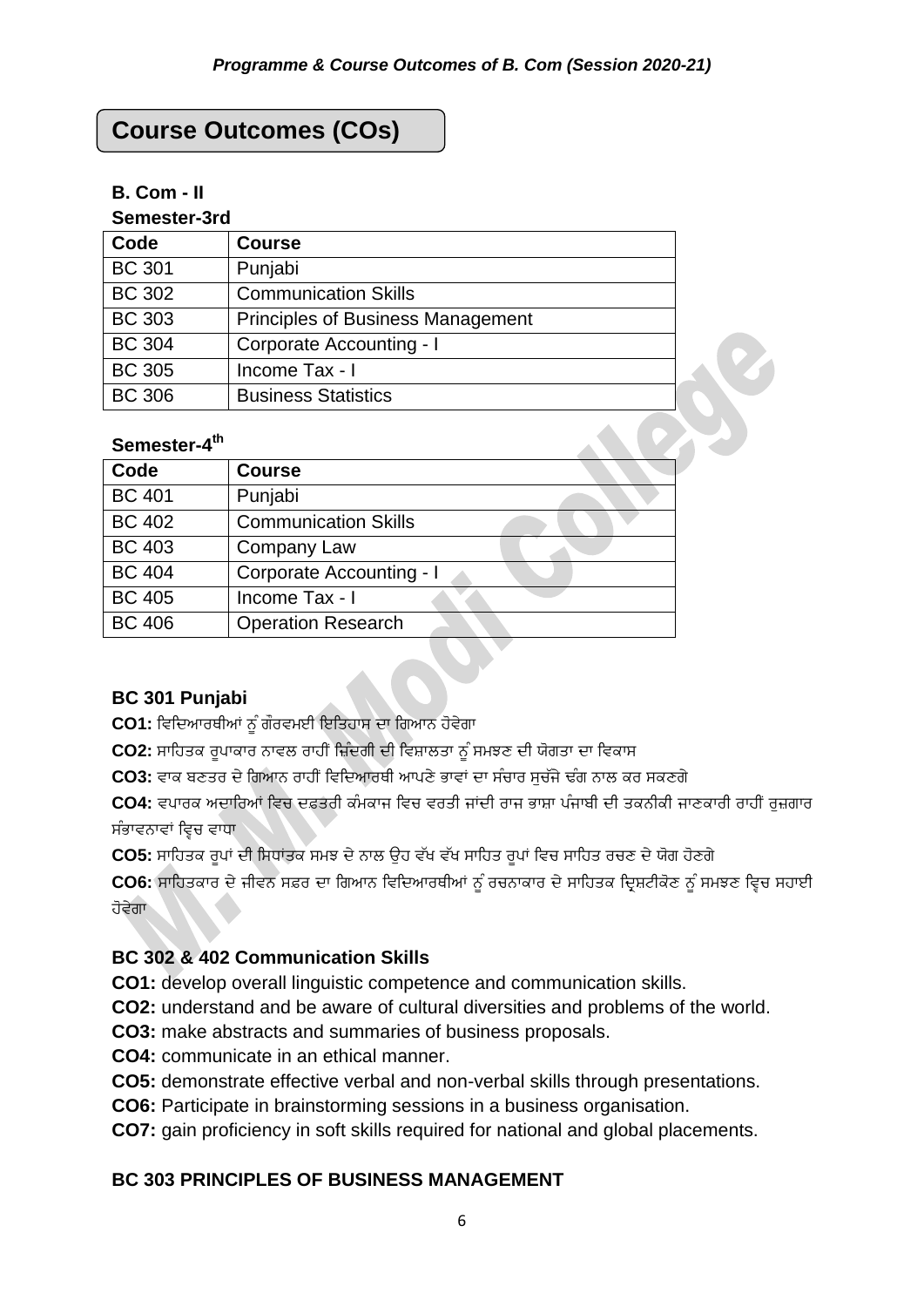#### **After completion of this course the student will be able to:**

**CO1**: define the meaning, scope, significance, functions and process of management.

**CO2:** list the characteristics, process and types of plans and understand the difference between delegation and decentralisation of authority and types of organisation structure.

**CO3:** have an insight of the process of recruitment, selection and various types of training provided to the employee.

**CO4:** learn various theories of motivation and leadership and types of leadership styles along with importance of communication and Co-ordination.

#### **BC 304 & 404 CORPORATE ACCOUNTING-I & II**

#### **After completion of this course the student will be able to:**

**CO1:** Acquire knowledge of corporate accounts, accounting standards and to describe various practices and procedures related to Company Act, 2013.

**CO2:** Understand the basic structure and redemption of share capital and debentures, ability to grasp knowledge of right issue and bonus share.

**CO3:** Develop ability to understand underwriting of shares, preparation of income statement, position statement and consolidate balance sheet for holding company.

**CO4:** Learn Accounting Standard-14 that helps them to know the process of Amalgamation and Internal reconstruction, interpretation and preparation of liquidation final accounts.

**CO5:** Enlarge capability to understand the concept and preparation of accounts related to banking and insurance company, calculation of profit prior to incorporation.

#### **BC 305 & 405 INCOME TAX LAW-I & II**

#### **After completing this course the students will be able to:**

**CO1**: Define the procedure of direct tax assessment.

**CO2**: identify the five heads in which income can be categorised

**CO3**: understand clubbing provisions, aggregation of income after set-off and carry forward of losses.

**CO4**: compute total income and define tax complicacies and structure.

**CO5**: learn about appeal & revision, tax penalties, offences and prosecutions.

#### **BC 306 BUSINESS STATISTICS**

#### **After completion of this course the student will be able to:**

**CO1:** understand basic concepts of Statistics such as collection of data, tabular and graphical representation of data.

**CO2:** calculate Measures of Central Tendency, Dispersion, Correlation and Regression analysis.

**CO3:** analyze time series and its trend including seasonal indices.

**CO4:** solve the problems relating to Index number.

**CO5:** understand the concept relating to forecasting, and they would be able to forecast the demand and sales of companies or industries.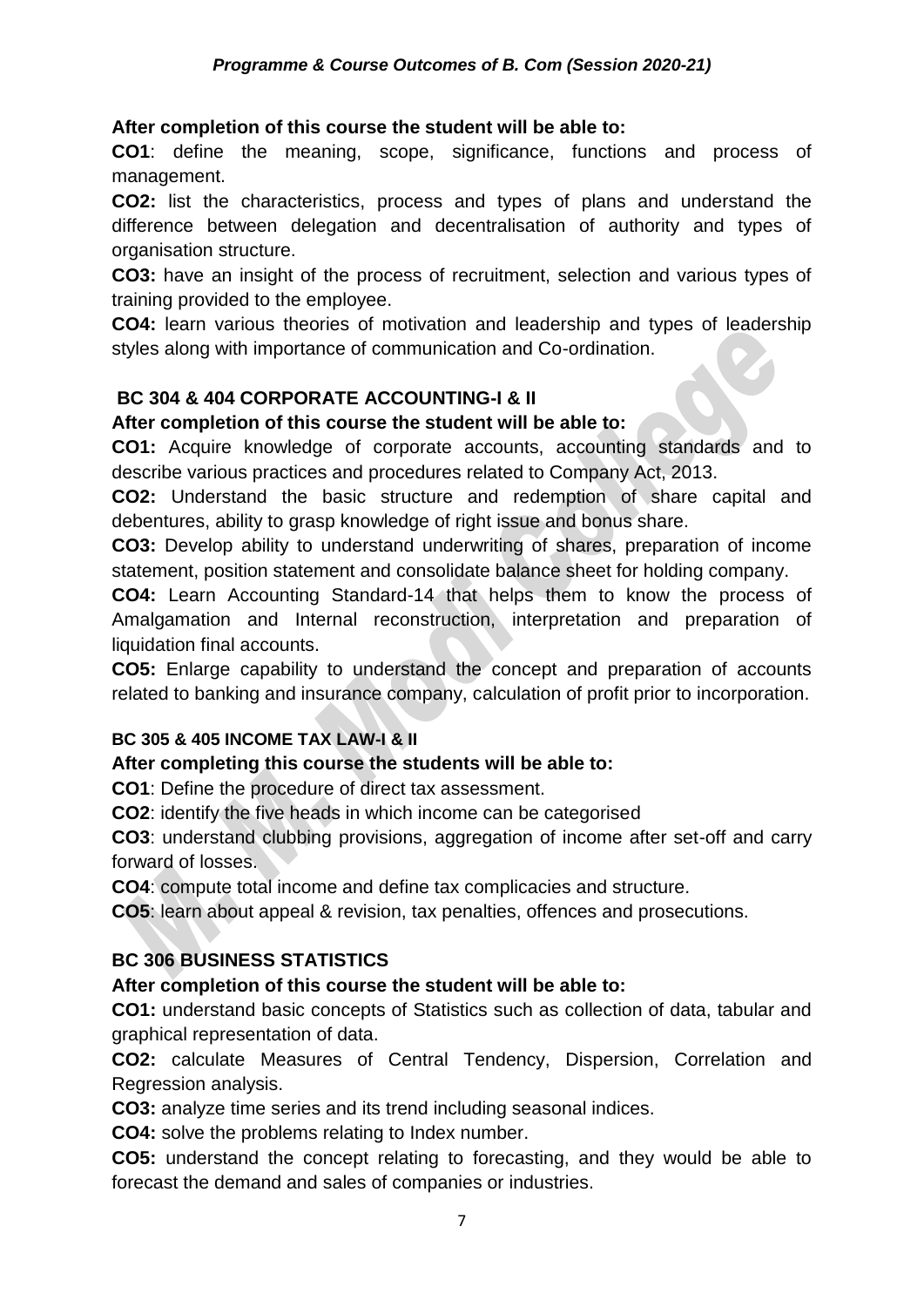#### **BC 401 Punjabi**

CO1: ਕਵਿਤਾ ਨੂੰ ਪੜਦਿਆਂ ਵਿਦਿਆਰਥੀਆਂ ਅੰਦਰ ਸਾਹਿਤਕ ਰਚੀ ਦਾ ਵਿਕਾਸ ਹੋਵੇਗਾ

**CO2:** ਕਹਵਤਾ ਹਵਹਦਆਰਥੀਆਾਂ ਦੀ ਕਲਪ੍ਨਾ ਸ਼ਕਤੀ ਦਾ ਹਵਕਾਸ ਕਰੇਗੀ

**CO3:** ਕਹਵਤਾ ਦੁਆਰਾ ਹਵਹਦਆਰਥੀਆਾਂ ਸ਼ਬਦ ਦੀ ਸਮਰੱਥਾ ਅਤੇਪ੍ਰਤਾਾਂ ਬਾਰੇਸਿੀ ਅਰਥਾਾਂ ਹਵਚ ਜਾਣਨਗੇ।

CO4: ਵਿਦਿਆਰਥੀਆਂ ਨੂੰ ਸਾਹਿਤਕ ਲਹਿਰਾਂ ਦਾ ਗਿਆਨ ਉਹਨਾਂ ਦੀ ਸਾਹਿਤਕ ਸਿਰਜਣਾ ਦੇ ਹਨਰ ਨੂੰ ਨਿਖਾਰੇਗਾ

CO5: ਪੰਜਾਬੀ ਭਾਸ਼ਾ ਦਾ ਪਿਛੋਕੜ ਦਾ ਗਿਆਨ ਵਿਦਿਆਰਥੀਆਂ ਨੂੰ ਮਾਂ ਬੋਲੀ ਪੰਜਾਬੀ ਦੇ ਮਾਣਯੋਗ ਮੱਲਾਂ ਨਾਲ ਜੋੜੇਗਾ

CO6: ਗੁਰਮੁਖੀ ਲਿੱਪੀ ਦੀ ਵਿਕਾਸ ਪ੍ਰਕਿਰਿਆ ਬਾਰੇ ਪੜਦੇ ਹੋਏ ਵਿਦਿਆਰਥੀ ਭਾਸ਼ਾ ਅਤੇ ਲਿੱਪੀ ਦੇ ਆਪਸੀ ਸਬੰਧਾਂ ਨੂੰ ਸਮਝਣਗੇ

**CO7:** ਹਲੱਪ੍ੀ ਨ ੰਸਮਝਣ ਤੋਂਬਾਅਦ ਭਾਸ਼ਾ ਦੀ ਸਮਰਥਾ ਪ੍ਛਾਨਣ ਦੇਯੋਗ ਿੋਣਗੇ

**CO8:** ਸਮਾਜਿਕ ਰਾਜਸੀ ਅਕਾਦਮਿਕ ਹਾਲਤਾਂ ਪਤੀ ਆਪਣੀ ਸੰਵੇਦਨਾ ਤੇ ਸਮਝ ਵਿਅਕਤ ਕਰਨ ਦੇ ਕਾਬਿਲ ਹੋਣਗੇ

#### **BC 403 COMPANY LAW**

#### **After completion of this course the student will be able to:**

**CO1**: Understand the background of new companies Act, 2013 and kinds of companies.

**CO2:** Acknowledge and explicate the three important documents for incorporation and commencement of Business of Company: Memorandum of Association, Articles of Association and Prospectus.

**CO3:** Specify various types of shares and share capital and elucidate the alteration of MOA, AOA and consequences of misrepresentation in prospectus.

**CO4:** Recognize the powers and duties of directors and know various forms of winding up of company.

#### **BC 406 OPERATIONS RESEARCH**

#### **After completing this course, the students will be able to:**

**CO1:** Understand concepts, scope and techniques of operations research for business decision making.

**CO2:** Appropriately formulate linear programming models and application of OR techniques to solve these Linear programming problems.

**CO3**: Propose the strategy using decision making method under uncertainty and game theory.

**CO4:** Understand and interpret variety of problems such as assignment, transportation and travelling salesman, etc.

**CO5:** Solve multilevel decision problems and simulate different real-life probabilistic situations using Monte Carlo simulation techniques.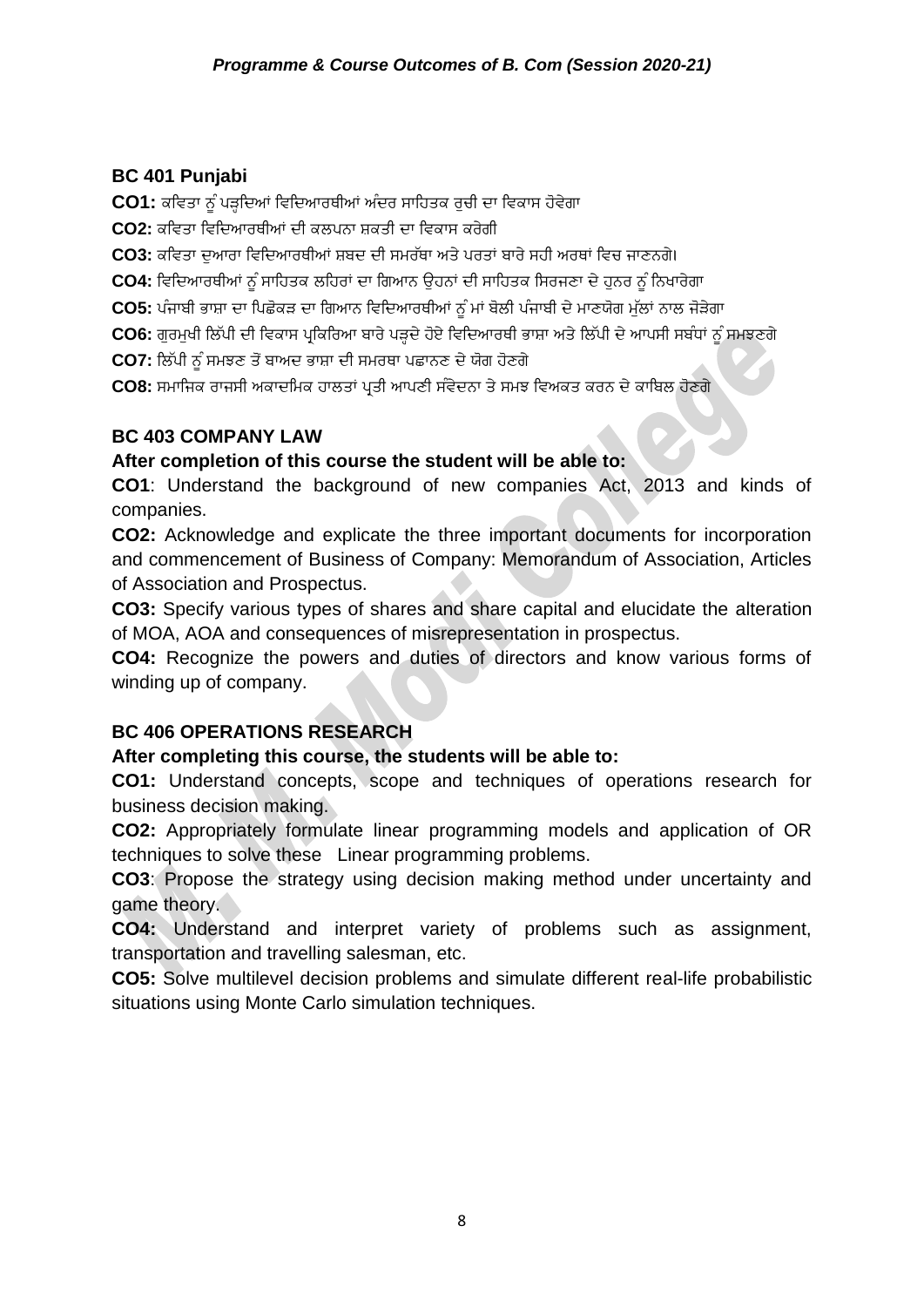# **Course Outcomes (COs)**

#### **B. Com - III**

### **Semester- 5th**

| Code          | <b>Course</b>                  |  |
|---------------|--------------------------------|--|
| <b>BC 501</b> | Punjabi                        |  |
| <b>BC 502</b> | <b>Management Accounting-I</b> |  |
| <b>BC 503</b> | <b>Cost Accounting-I</b>       |  |
| <b>BC 504</b> | <b>Indirect Taxes</b>          |  |
| <b>BC 505</b> | Auditing                       |  |
| <b>BC 506</b> | <b>Corporate Finance</b>       |  |

#### **Semester- 6 th**

| Semester-6 <sup>th</sup> |                                        |  |
|--------------------------|----------------------------------------|--|
| Code                     | <b>Course</b>                          |  |
| <b>BC 601</b>            | Punjabi                                |  |
| <b>BC 602</b>            | <b>Management Accounting-II</b>        |  |
| <b>BC 603</b>            | <b>Cost Accounting-II</b>              |  |
| <b>BC 604</b>            | <b>Business Environment</b>            |  |
| <b>BC 605</b>            | <b>Entrepreneurship and Governance</b> |  |
| <b>BC 606</b>            | <b>Financial Planning</b>              |  |

#### **BC 501 Punjabi**

CO1: ਵਿਦਿਆਰਥੀਆਂ ਅੰਦਰ ਸਾਹਿਤ ਦੇ ਪ੍ਰਯੋਜਨ ਅਤੇ ਤੱਤਾਂ ਦੀ ਜਾਣਕਾਰੀ ਸਿਰਜਣਾਤਮਕ ਰਚੀਆਂ ਦਾ ਵਿਕਾਸ ਕਰੇਗੀ

CO2: ਸਾਹਿਤਕ ਰਪਾਕਾਰ ਨਾਵਲ ਰਾਹੀਂ ਜ਼ਿੰਦਗੀ ਦੀ ਵਿਸ਼ਾਲਤਾ ਅਤੇ ਮਨੱਖੀ ਅਸਤਿਤਵ ਦੇ ਸਮਕਾਲੀ ਅਤੇ ਚਿਰਕਾਲੀ ਸੰਕਟਾਂ ਨੂੰ ਸਮਝਣ ਦੀ ਯੋਗਤਾ ਦਾ ਹਵਕਾਸ

CO3: ਨਾਵਲ ਰਪਾਕਾਰ ਰਾਹੀੰ ਜੀਵਨ ਸਰੋਕਾਰਾਂ ਦੀ ਪੇਸ਼ਕਾਰੀ ਵਿਦਿਆਰਥੀਆਂ ਅੰਦਰ ਮਾਨਵੀ ਸੰਵੇਦਨਾ ਨੂੰ ਜਗਾਏਗੀ

CO4: ਪੰਜਾਬੀ ਭਾਸ਼ਾ ਦੇ ਸਿਧਾਂਤਕ ਸੰਕਲਪਾਂ ਦੀ ਜਾਣਕਾਰੀ ਵਾਹਰਕ ਭਾਸ਼ਾ ਦੇ ਸੰਗਠਨ ਨੂੰ ਸਮਝਣ ਵਿਚ ਸਹਾਈ ਹੋਵੇਗਾ

CO5: ਵਿਭਿੰਨ ਸਮਾਜਿਕ ਸਭਿਆਚਰਕ ਤੇ ਵਾਤਾਵਰਨਕ ਵਿਸ਼ਿਆਂ ਦਾ ਗਿਆਨ ਮੁਕਾਬਲੇ ਦੀਆਂ ਪ੍ਰੀਖਿਆਵਾਂ ਵਿਚ ਸਹਾਇਕ

#### **BC 502 & 602 MANAGEMENT ACCOUNTING-I & II**

#### **After completing this course, the students will be able to***:*

**CO1:** Apply management accounting and its objectives in facilitating decision making.

**CO2:** Give proper idea on financial statement analysis from practical point of view.

**CO3:** Prepare Cash Flow and Funds Flow statements this helps them in planning for intermediate and long-term finances.

**CO4:** Calculate various accounting ratios and analyse and interpret the liquidity, solvency, turnover and profitability by these ratios.

**CO5:** Develop the know-how and concept of marginal costing with practical problems and applications of Marginal costing.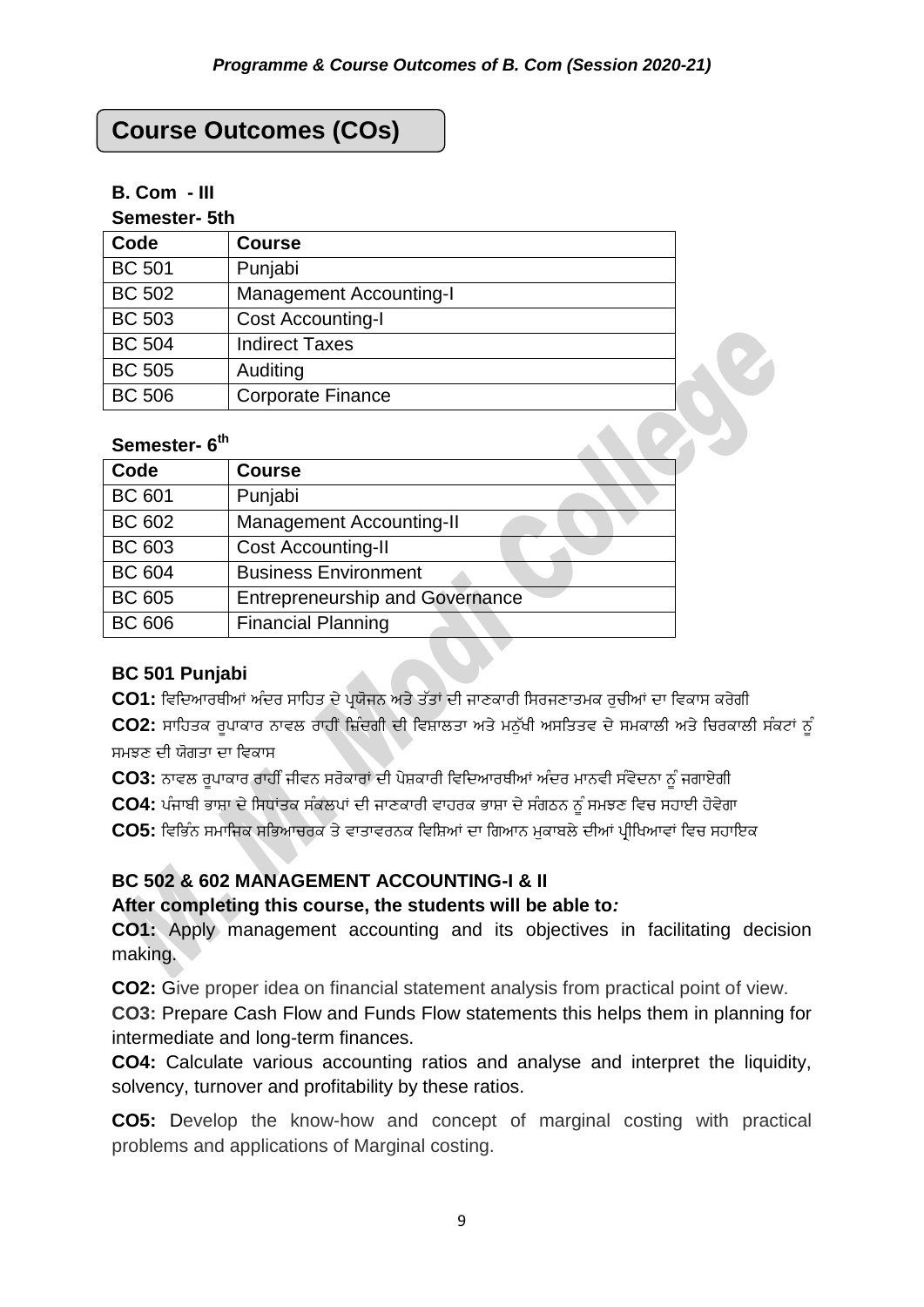**CO6:** Acquaint the meaning and types of Budgets and the concept of budgetary control.

#### **BC 503 & 603 COST ACCOUNTING-I & II**

#### **After completion of this course the student will be able to:**

**CO1:** acquire in depth indulgent of cost accounting principles for identification, analysis and interpretation of cost components and ascertainment using various costing methods and procedures.

**CO2:** understand the basic structure of cost accounting and cost related concepts, preparation of cost sheet along with elements of cost, analyse and evaluate information related to material, labour and overhead costs.

**CO3:** develop ability to understand and calculate the cost through FIFO, LIFO and Average Method, cost determination through apportionment and absorption of overheads, over valuation and under valuation of overheads.

**CO4:** learn reconciliation of cost and financial account that help them to find out any discrepancies and error arising from cost accounts and to understand the basic fundaments of unit costing, identification of difference between job and contract costing.

**CO5:** enlarge capability to comprehend and calculate equivalent production, structure of process costing; identify the disparity between traditional costing and activity base costing.

#### **BC 504 INDIRECT TAXES**

#### **After completion of this course the student will be able to:**

**CO1:** Understand the comprehensive structure of GST along with basic principles underlying the indirect system of taxation in India.

**CO2:** Determine taxable event, taxable person, time, place and value of supply for implementation of SGST, CGST and IGST.

**CO3:** Get a better understanding of the registration process for claiming input tax credit and requirement of filing various forms and documents like tax invoice, debit note, credit note and bill of supply etc.

**CO4:** Describe the powers and functions of GST Council and its role in the administration of GST.

**CO5:** Compare the previous tax system and the present GST regime to critically examine the strengths and weaknesses of both systems.

**CO6:** Familiarize with types of custom duty, the modes of valuation, exemptions and procedures applicable for exports and imports under indian customs act.

#### **BC 505 AUDITING**

**After completion of this course the student will be able to:**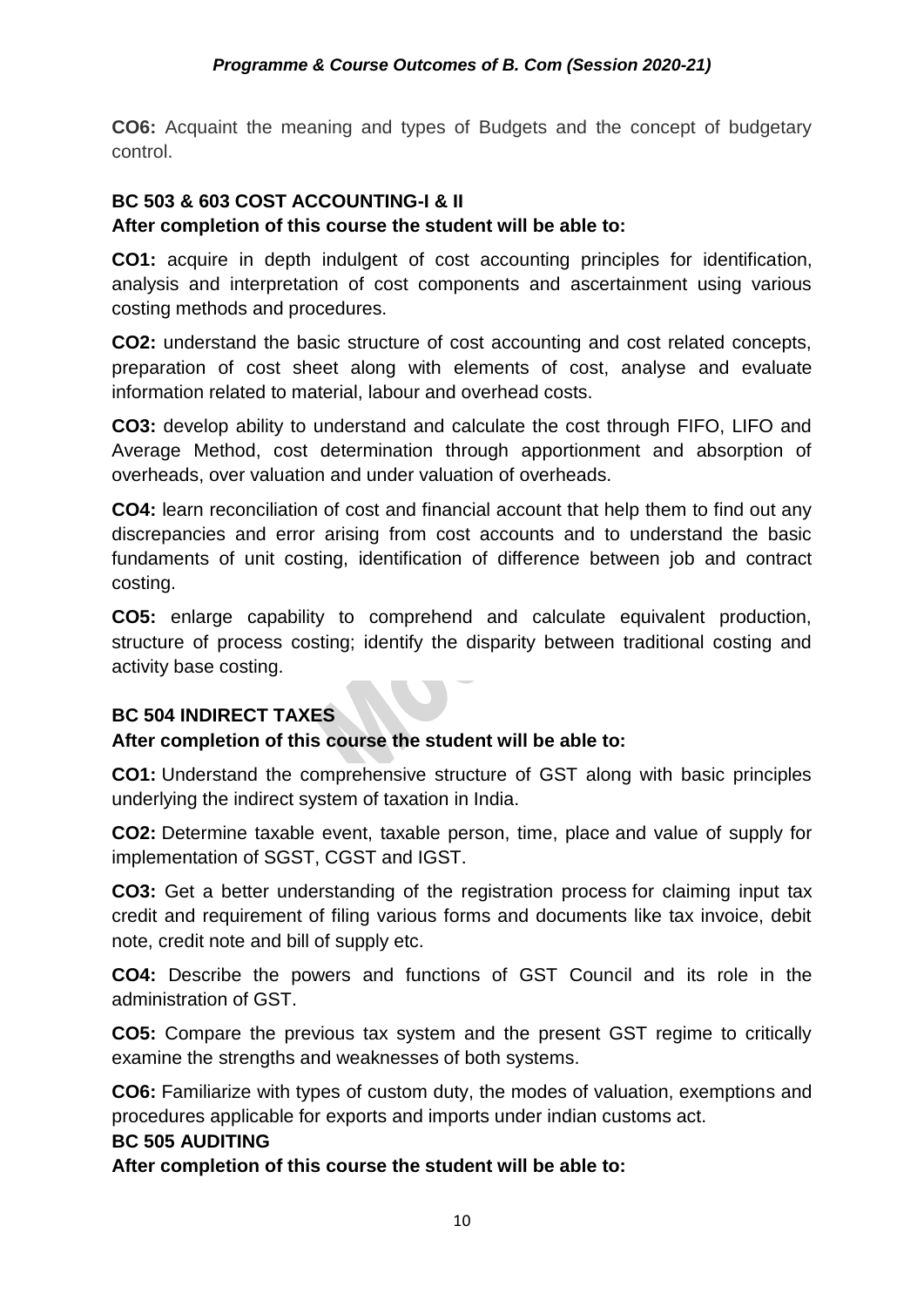**CO1:** Know the basic principles governing an Audit and importance of an error-free financial statement.

**CO2:** Get deeper insight in the role of Institute of Chartered Accountants of India for issuing auditing standards to conduct audit and other assurance engagements.

**CO3:** Understand auditors' qualifications, disqualification, rights, duties and liabilities and acquire knowledge of audit evidence and documentation.

**CO4:** Describe the procedure of vouching of cash and trading transactions, assets and liabilities in financial statements along with understanding of inherent risk involved in assessing and evaluating the financial statements.

**CO5:** Discuss the process of formulating the audit report and communicating the same to the client and the recent changes rising in the field of Auditing with special reference to Tax Audit and management Audit.

#### **BC 506 CORPORATE FINANCE**

#### **After completing this course the students will be able to:**

**CO1:** Study the different techniques and methods while calculating time value of money and the applicability of the concept of corporate finance to understand the managerial Decisions and Corporate Capital Structure

**CO2:** Understand the objectives and process of investment decisions, its evaluation criteria using different techniques and models.

**CO3:** Enlighten alternative sources of finance and investment opportunities and their suitability in particular conditions

**CO4:** Measure the criteria of proportionate investment in different securities under the capital structure decision.

**CO5:** Apply different dividend theories while taking decisions concerning dividend pay-out ratio.

**CO6:** Analyse different issues which evaluate the requirements of working capital for the company's efficient performance.

#### **BC 601 Punjabi**

CO1: ਅੰਗਰੇਜ਼ੀ ਤੋਂ ਪੰਜਾਬੀ ਅਨਵਾਦ ਕਰਦੇ ਹੋਏ ਭਾਸ਼ਾਈ ਸਾਂਝਾਂ ਅਤੇ ਵਖਰੇਵਿਆਂ ਬਾਰੇ ਜਾਨਣ ਦੇ ਸਮਰੱਥ ਹੋਣਗੇ

- CO2: ਸਿਵਲ ਪ੍ਰੀਖਿਆਵਾਂ ਵਿਚ ਪੰਜਾਬੀ ਭਾਸ਼ਾ ਦਾ ਅਧਿਐਨ ਉਹਨਾਂ ਨੂੰ ਮਜਬਤ ਆਧਾਰ ਪ੍ਰਦਾਨ ਕਰੇਗਾ
- CO3: ਵਿਦਿਆਰਥੀ ਤਕਨੀਕ ਦੇ ਦੌਰ ਵਿਚ ਹੁੰਦੇ ਹੋਏ ਲੋਕਧਾਰਾਈ ਰਪਾਂਤਰਣ ਦੇ ਬੋਧ ਬਾਰੇ ਗਿਆਨ ਹਾਸਿਲ ਕਰਨਗੇ

**CO4:** ਹਵਹਦਆਰਥੀਆਾਂ ਹਵਚ ਅਨੁਵਾਦ ਰਾਿੀਂ ਬਿੁ-ਭਾਸ਼ਾਈ ਯੋਗਤਾ ਦਾ ਹਨਰਮਾਣ

CO5: ਵਿਦਿਆਰਥੀ ਪੰਜਾਬ ਦੀ ਲੋਕਧਾਰਾ/ਸਭਿਆਚਾਰ ਬਾਰੇ ਪ੍ਰਪਤ ਗਿਆਨ ਰਾਹੀਂ ਆਪਣੀਆਂ ਪਰੰਪਰਾਵਾਂ ਦਾ ਸਮਕਾਲ

ਨਾਲ ਵਰ ਮੇਚ ਕੇ ਮਲਾਂਕਣ ਕਰਨ ਦੇ ਸਮਰੱਥ ਹੋਣਗੇ

**CO6:** ਹਵਹਦਆਰਥੀ ਮੀਡੀਆ ਤੇਤਕਨੀਕ ਰਾਿੀਂ ਲੋਕਿਾਰਾਈ ਅੰਸ਼ਾਾਂ ਦੀ ਕੀਤੀ ਜਾ ਰਿੀ ਪ੍ੇਸ਼ਕਾਰੀ ਸਬੰਿੀ ਪ੍ੱਖ ਤੇਹਵਪ੍ੱਖ ਵਿਚ ਆਪਣੇ ਵਿਚਾਰ ਬਣਾਉਣ ਦੇ ਸਮਰੱਥ ਹੋਣਗੇ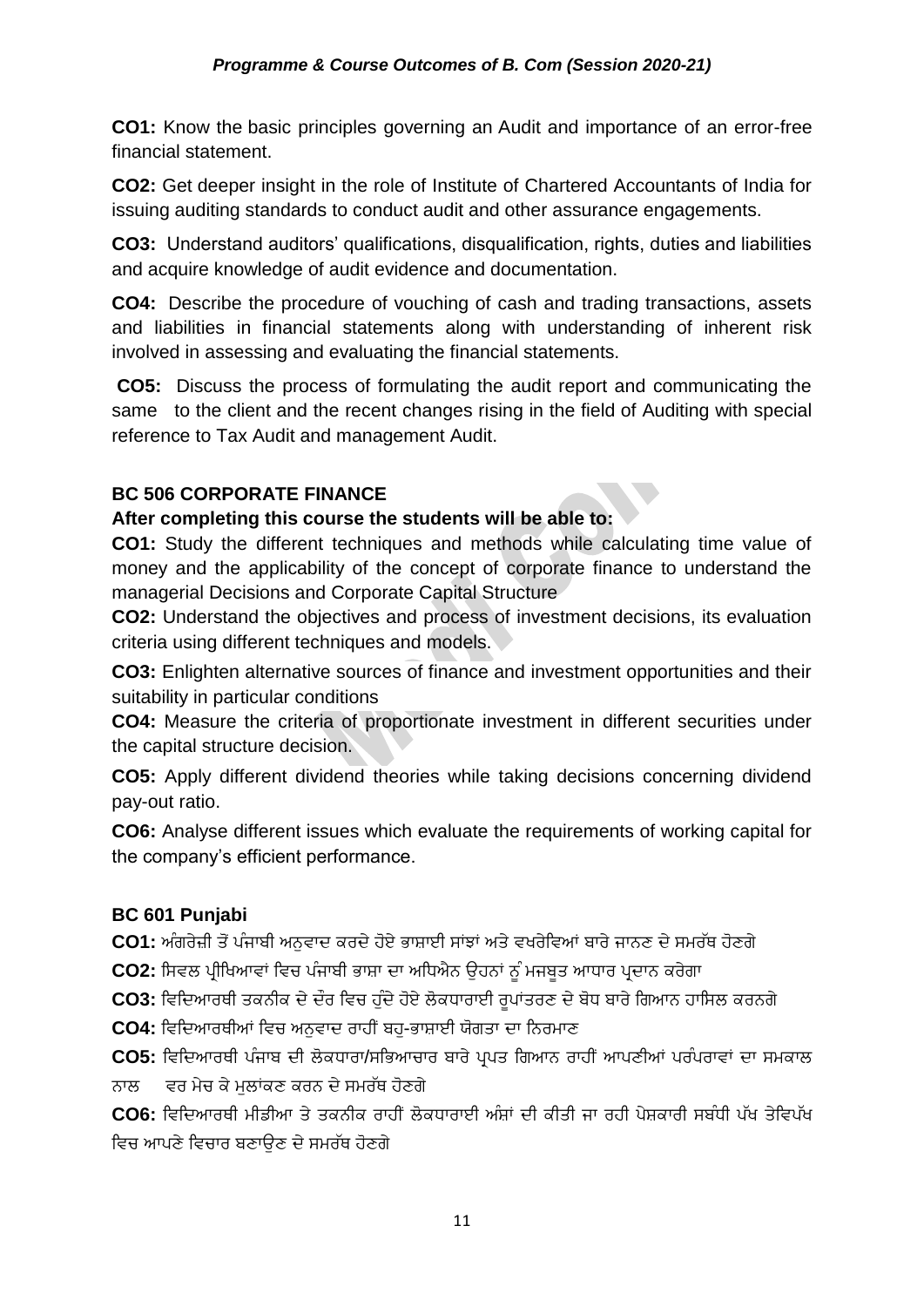CO7: ਪੰਜਾਬੀ ਭਾਸ਼ਾ ਦੇ ਵਿਆਕਰਨਕ ਸੰਗਠਨ ਵਿਚ ਕਾਰਜਸ਼ੀਲ ਤਕਨੀਕੀ ਪੱਖਾਂ ਦੀ ਜਾਣਕਾਰੀ ਉਹਨਾਂ ਨੂੰ ਮਿਆਰੀ ਭਾਸ਼ਾ ਹਸਰਜਣ ਦੇਸਮਰੱਥ ਬਣਾਏਗੀ

#### **BC 604 BUSINESS ENVIRONMENT**

#### **After completion of this course the student will be able to:**

**CO1:** Understand relationship between environment and business, significance and changing dimensions of business environment.

**CO2**: Analyse changing trends in micro and macro variables in India including the conceptual framework of BOP, employment, income, money supply, price level, saving and investment trends in the economy.

**CO3:** Grasp the importance of planning undertaken by the government of India and familiarize with Economic System & its types, growth and performance of public and private sector in India.

**CO4:** Understand importance of Fiscal, Monetary and New economic policy and their impact on Indian economy.

**CO5:** Interpret the current trends in India's foreign trade and the functioning of international economic groupings.

#### **BC 605 ENTREPRENUERSHIP AND GOVERNANACE**

#### **After completing this course, the students will be able to:**

**CO1:** Understand the needs and beginning of entrepreneurial class and communicate the applicability of different entrepreneurial theories.

**CO2:** Evaluate the different factors who affect the growth of entrepreneurs and developments of women entrepreneurship.

**CO3:** Analyse the role of EDP's and different financial or non-financial authorities for sustainability and encouraging entrepreneurship.

**CO4:** Understand the role of business ethics for sound business,

**CO5:** Apply different theories and principles of business ethics in a business organisation.

**CO6:** Understand the conceptual framework of corporate governance by following the recommendations of clause 49 and Kumar Mangalam Birla committee.

**CO7:** Understand the concept of 'corporate social responsibility (CSR)' and its different aspects related with business ethics & corporate governance.

#### **BC 606 FINANCIAL PLANNING**

#### **After completion of this course the student will be able to:**

**CO1:** Understand and demonstrate the basics of financial planning like nature, advantages, process and legal aspects involved in developing financial plan.

**CO2:** Discuss various investment options available in capital and money market and will have clear understanding of objectives, rewards and constraints while investing funds.

**CO3:** Familiarize with the concept of risk, return, time value of money, portfolio and diversification needed to evaluate the performance of financial planning.